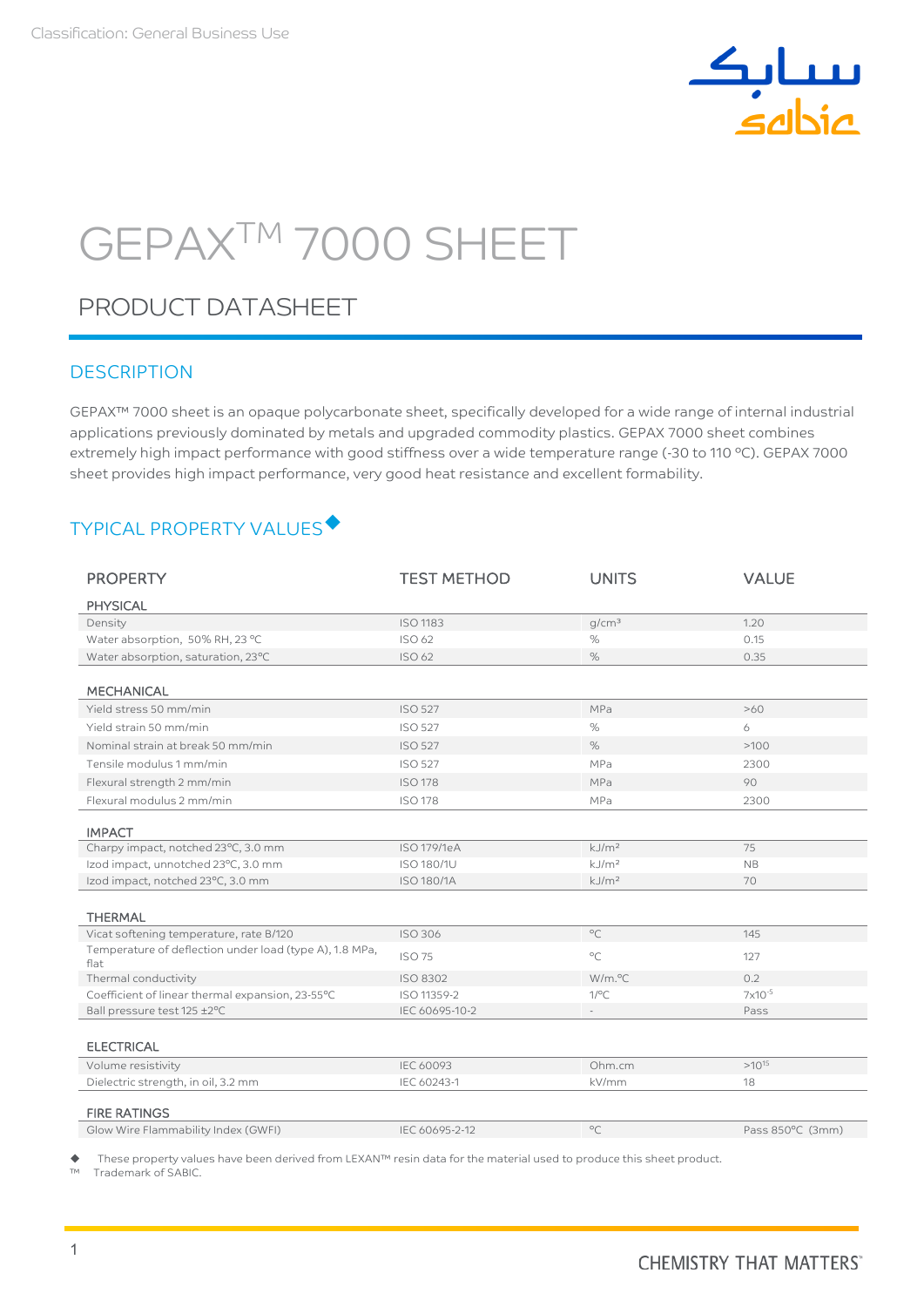## **PROCESSING**

GEPAX™ 7000 sheet is an excellent candidate for thermoforming. It offers high, deep draw ratios, equal wall thickness distribution, and it can be formed into complex shapes using standard thermoforming equipment. Sandwich type heating systems give the best results. GEPAX 7000 sheet has a forming temperature range of 180 - 220ºC. When forming, a draft angle of at least 3º should be allowed, and post mold shrinkage of 0.5 - 0.9% taken into account.

## CHEMICAL RESISTANCE

GEPAX 7000 sheet has sufficient resistance to most mineral oils, greases, aliphatic hydrocarbons and acids under low or moderate stress levels. In applications where the GEPAX 7000 sheet will come into contact with aggressive chemicals, specific (application related) testing is always advised. Effective painting systems can improve chemical resistance.

## PRE-DRYING

It is important to ensure that GEPAX 7000 sheet is kept free of moisture prior to thermoforming. A hot air circulating oven set 120ºC is recommended. Pre-drying times vary from 4-24hours, depending on sheet thickness.

### ASSEMBLING

Parts made from GEPAX 7000 sheet can be assembled with plastics, metals, rubber and other materials using many types of adhesive bonding, welding and mechanical fastening techniques. Further information and advice is available on request.

#### PAINTING

For either functional or decorative reasons it may be necessary to apply a finish to sheets or vacuum formed parts. GEPAX 7000 sheet is an excellent candidate for use with a wide variety of modern decoration techniques. A list of approved paint systems and suppliers is available upon request.

#### PRODUCT AVAILABILITY

| Product code:   | GEPAX 7000 sheet                                            |
|-----------------|-------------------------------------------------------------|
| Standard width: | Grade: 7000 - 1250mm & 2050mm                               |
|                 | Grade: 7005 / 7006 - 1300mm & 2050                          |
| Gauges:         | $1.0 - 8.0$ mm                                              |
| Textures:       | Polished/Polished (0) Polished/Matt (5) Polished/Suede (6), |
| Colors:         | Black 78927, Light Gray 78944, Off White 78943.             |

UL listing: **E45329**